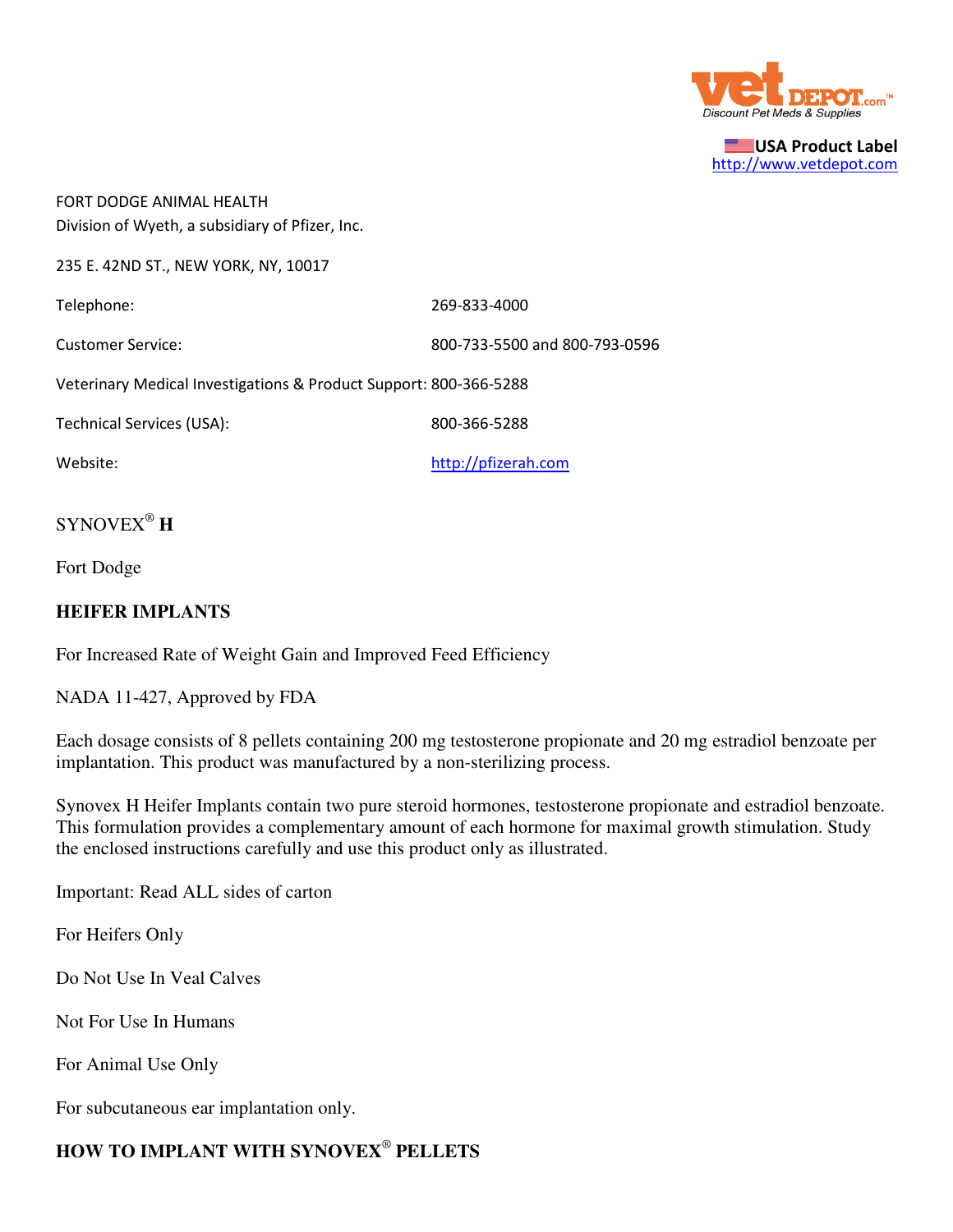Study the following instructions carefully, then proceed step by step, until the technique becomes routine. Many head can be implanted per hour by an experienced team, one member of which should be assigned to do nothing but the implantation. This person should maintain hand cleanliness and use sanitary instruments only.

# **SYNOVEX**®  **H Implants**

Synovex H is recommended for use in heifers weighing 400 lbs or more.

When properly administered, Synovex H implants increase rate of weight gain and improve feed efficiency. Do not use in veal calves. Effectiveness and animal safety in veal calves have not been established.

Store at controlled room temperature 15<sup>°</sup> to 30<sup>°</sup>C (59<sup>°</sup> to 86<sup>°</sup>F). Avoid excessive heat or humidity.

**DIRECTIONS:** Implant complete contents of one cartridge cell per heifer. Approved implantation technique is fully described in the package insert.

**NOTE:** Never sacrifice careful, clean technique for speed of implantation.

# **WARNING**

Not for use in humans. For animal use only. Not for dairy or beef replacement heifers. Implant pellets in the ear only. Any other location is in violation of federal law. Do not attempt salvage of implanted site for human or animal food.

A withdrawal period has not been established for this product in pre-ruminating calves. Do not use in calves to be processed for veal.

# **CAUTION**

Bulling, vaginal and rectal prolapse, udder development, ventral edema and elevated tailheads have been occasionally reported in heifers administered with Synovex H implants.

Restricted Drug (California) - Use Only as Directed.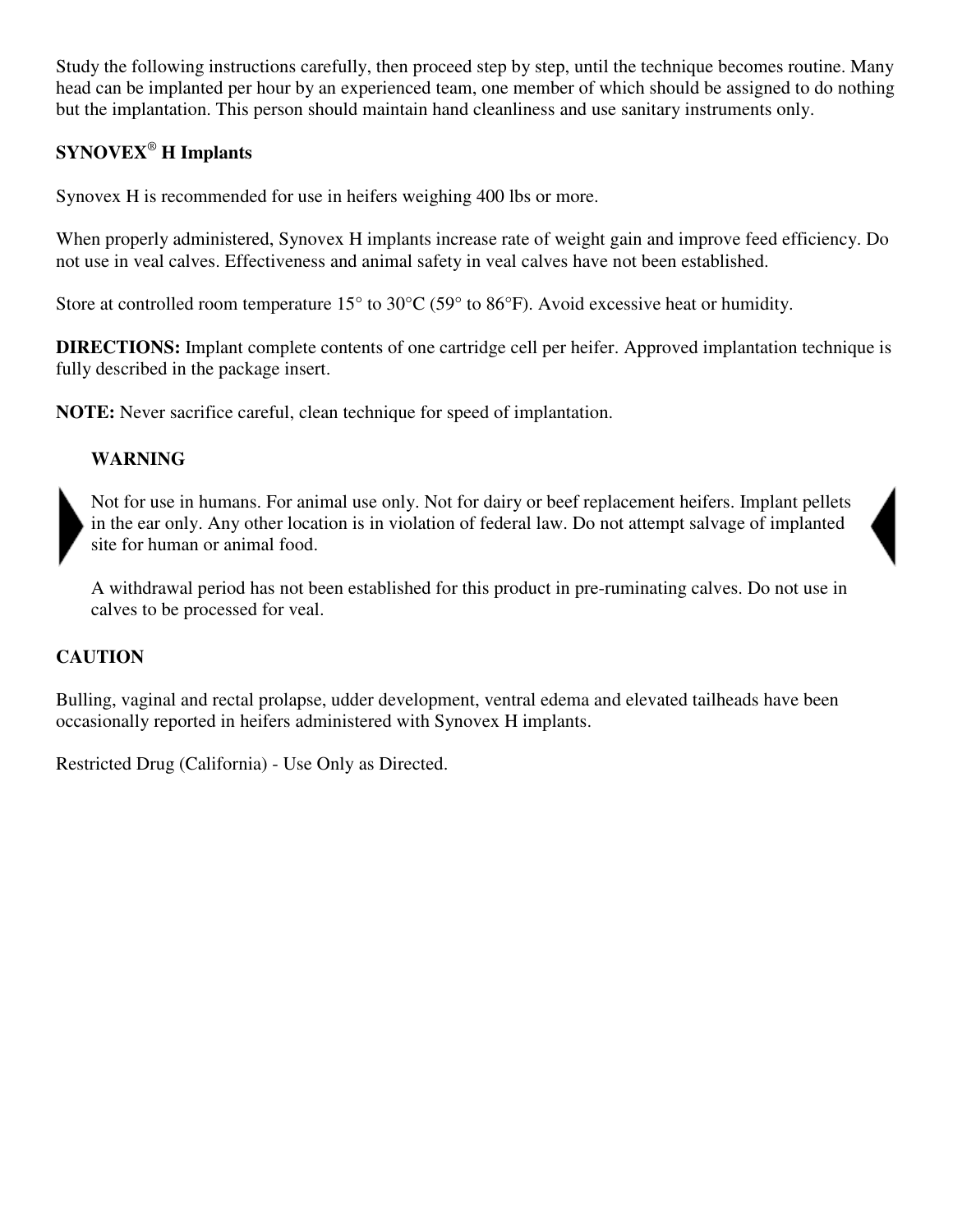# SYNOVEX<sup>®</sup> Gun



## **STEP 1 Loading The SYNOVEX Gun**

Load the Synovex gun following the directions outlined in the instruction manual accompanying each Synovex gun.



**STEP 2 Restraint**

The animal must be confined in a restraint mechanism (squeeze chute or head gate). The implant site on the back of the ear should be prepared by scrubbing with a generous-sized piece of cotton that has been soaked in a germicidal solution.

**Note:** If implanting horned cattle, greater safety is provided when the head is controlled by the use of a bull lead (nose tongs).

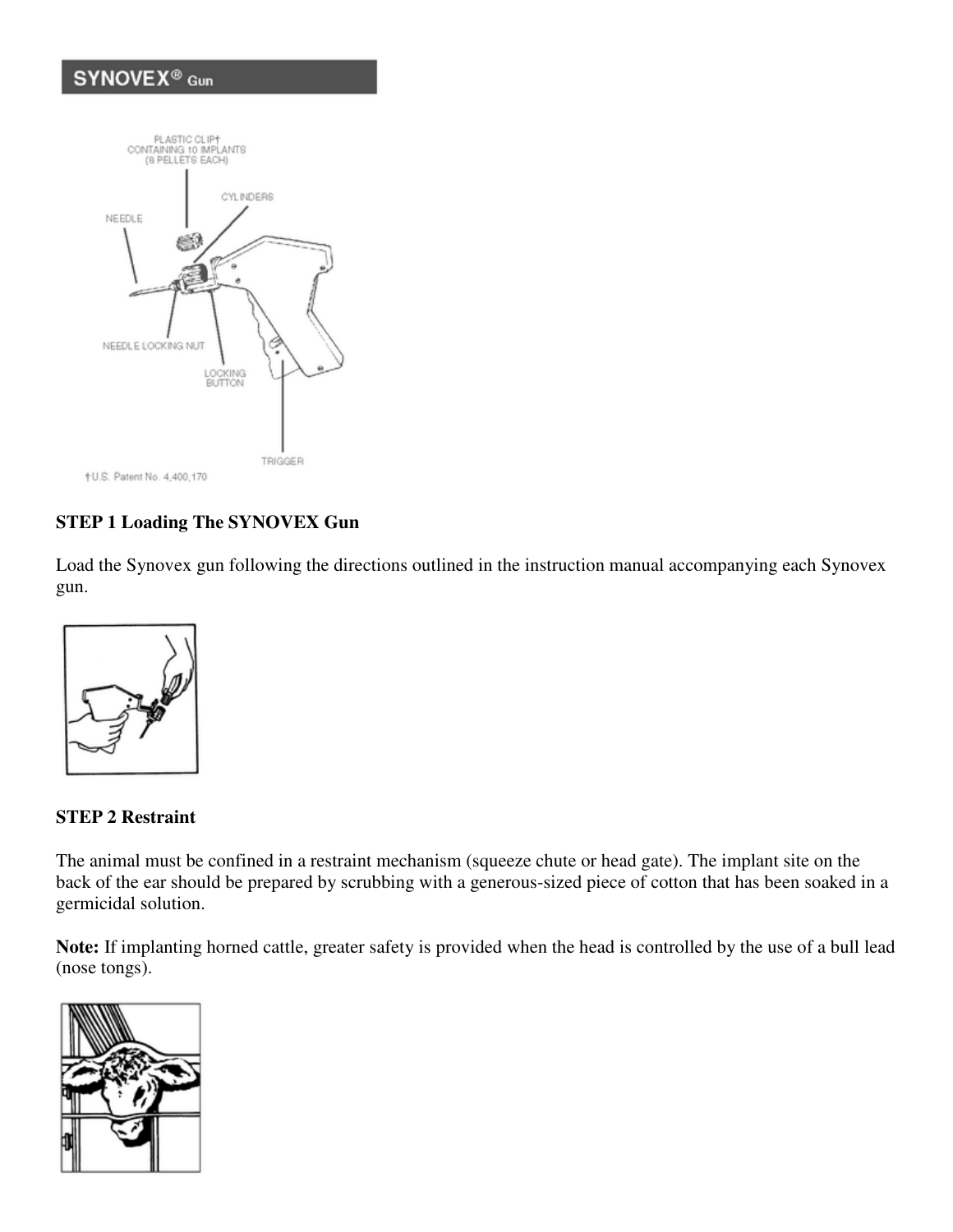## **STEP 3 Implant Site**

Divide the ear into three imaginary sections as illustrated. The implanted pellets should be deposited in the center one-third of the ear as shown. To accomplish this, the Synovex gun needle should be inserted in the **outer** one-third of the ear as indicated by the "X" in the illustration. Implanting too close to the head may cause abnormal sexual behavior. Care should be taken to avoid severing the major arteries of the ear.



#### **STEP 4 Insert Needle**

Grasp the ear with one hand. Holding the Synovex gun firmly with the other hand, penetrate the skin at the point shown by the "X". Thrust the needle under the skin taking care not to penetrate the cartilage. Ease the Synovex gun forward (toward the base of the ear) until the full needle length is beneath the skin.



## **STEP 5 Pellet Implantation**

When the needle is completely inserted, withdraw the needle approximately one-half inch. Then with continuous gentle pressure on the trigger, expel the pellets while continuing to slowly withdraw the needle. This technique allows the pellets to be deposited in a straight line in the path of the needle.



#### **STEP 6 Inspection**

Check the implant site. If properly administered, the implants should lie in a straight line under the skin.

Disinfect the Synovex gun needle in a germicidal solution. You are now ready to implant the next animal.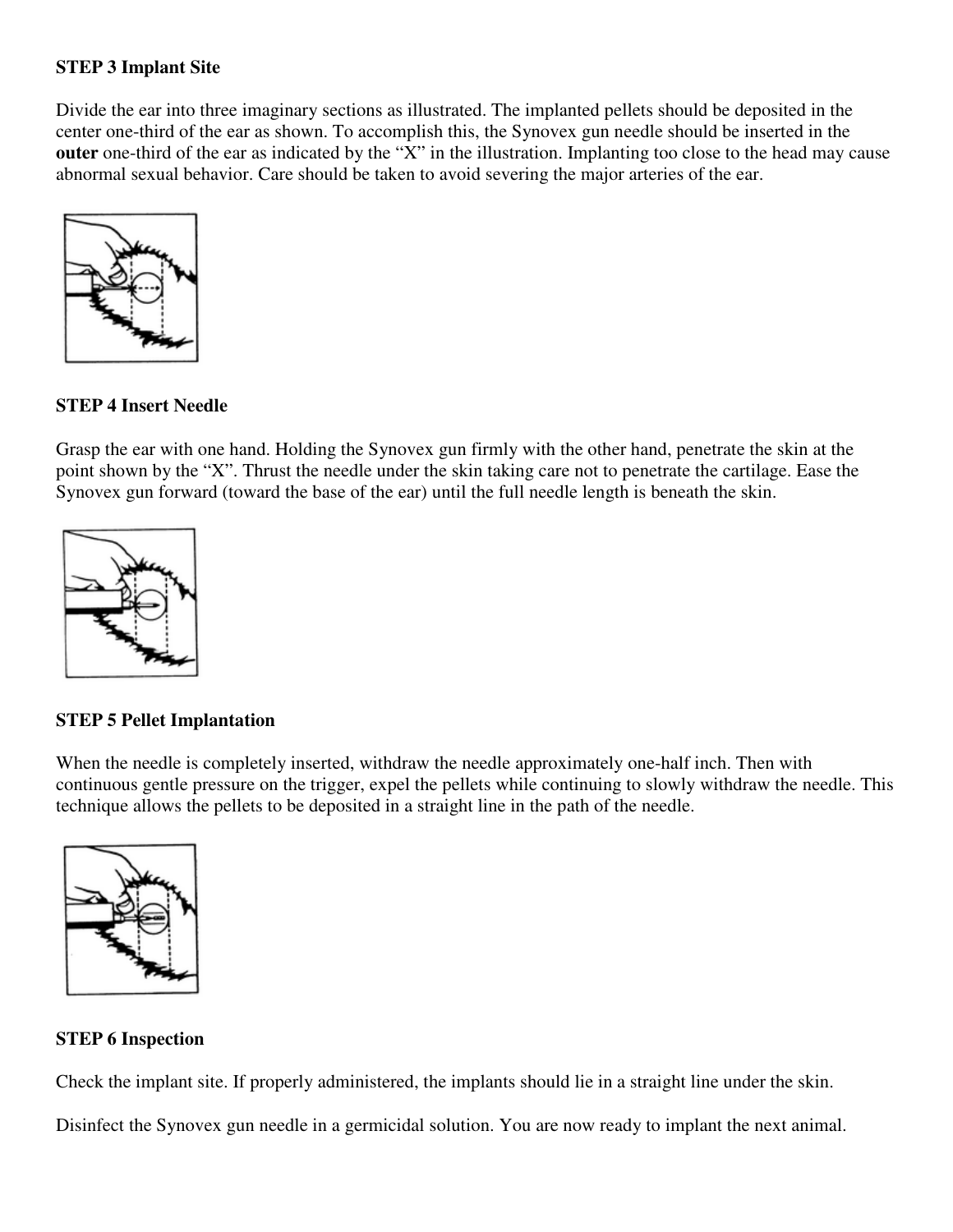



+ U.S. Patent No. 4,400,170

## **STEP 1 Loading The SX10 Gun**

Load the SX10 gun following the directions outlined in the instruction manual accompanying each SX10 gun.



#### **STEP 2 Restraint**

The animal must be confined in a restraint mechanism (squeeze chute or head gate). The implant site on the back of the ear should be prepared by scrubbing with a generous-sized piece of cotton that has been soaked in a germicidal solution.

**Note:** If implanting horned cattle, greater safety is provided when the head is controlled by the use of a bull lead (nose tongs).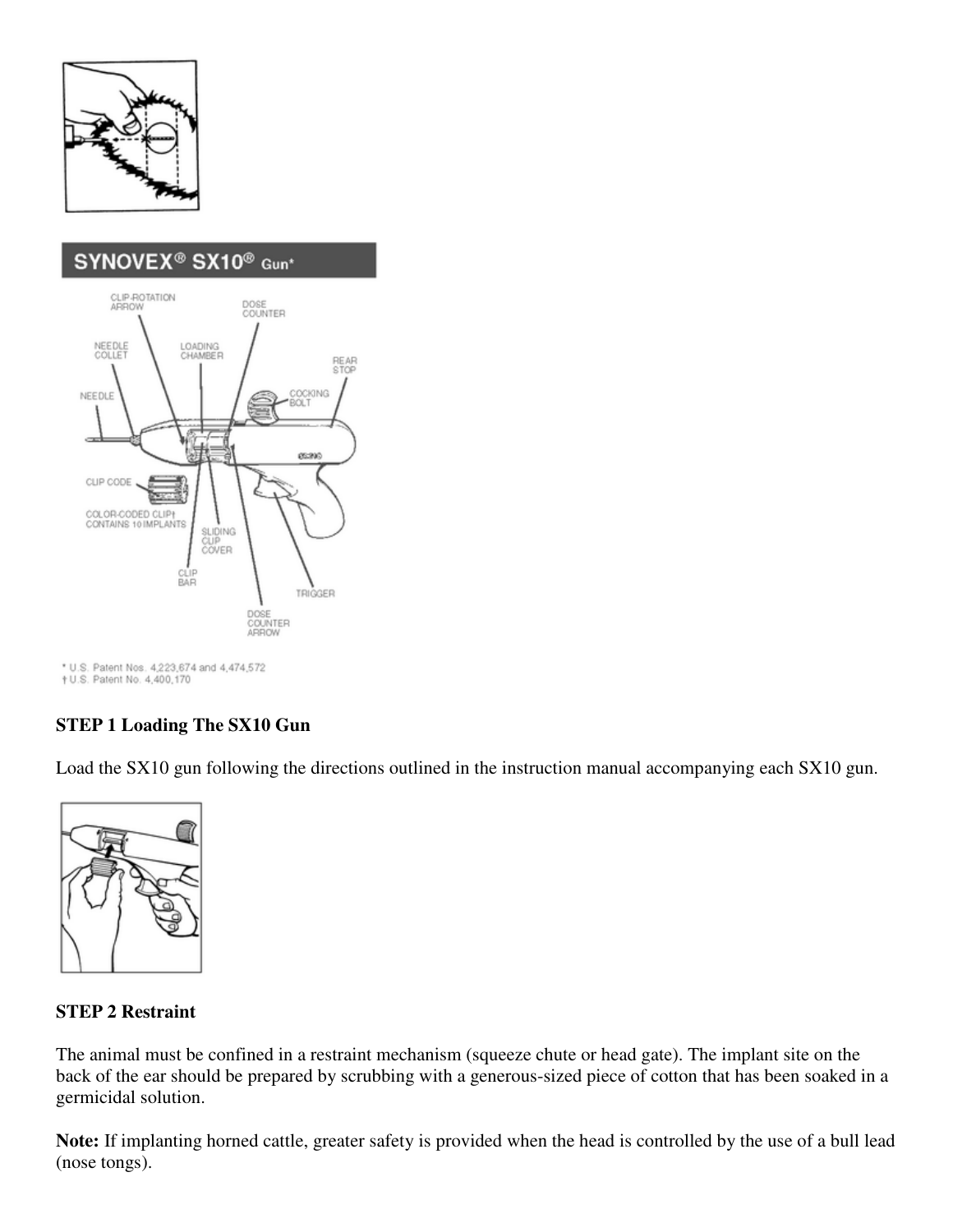

#### **STEP 3 Implant Site**

Divide the ear into three imaginary sections as illustrated. The implanted pellets should be deposited in the center one-third of the ear as shown. To accomplish this, the SX10 gun needle should be inserted in the **outer**  one-third of the ear as indicated by the "X" in the illustration. Implanting too close to the head may cause abnormal sexual behavior. Care should be taken to avoid severing the major arteries of the ear.



#### **STEP 4 Insert Needle**

Just before grasping the ear with one hand, release the safety by striking the butt of the gun. Holding the SX10 gun firmly with the other hand, penetrate the skin at the point shown by the "X". Thrust the needle under the skin taking care not to penetrate the cartilage. Ease the SX10 gun forward (toward the base of the ear) until the full needle length is beneath the skin.



#### **STEP 5 Pellet Implantation**

When the needle is completely inserted, activate the instrument by squeezing the trigger completely. **Do not withdraw the needle**, but allow the automatic needle retractor to release the pellets. This will allow the pellets to be deposited in a straight line in the path of the retracted needle.